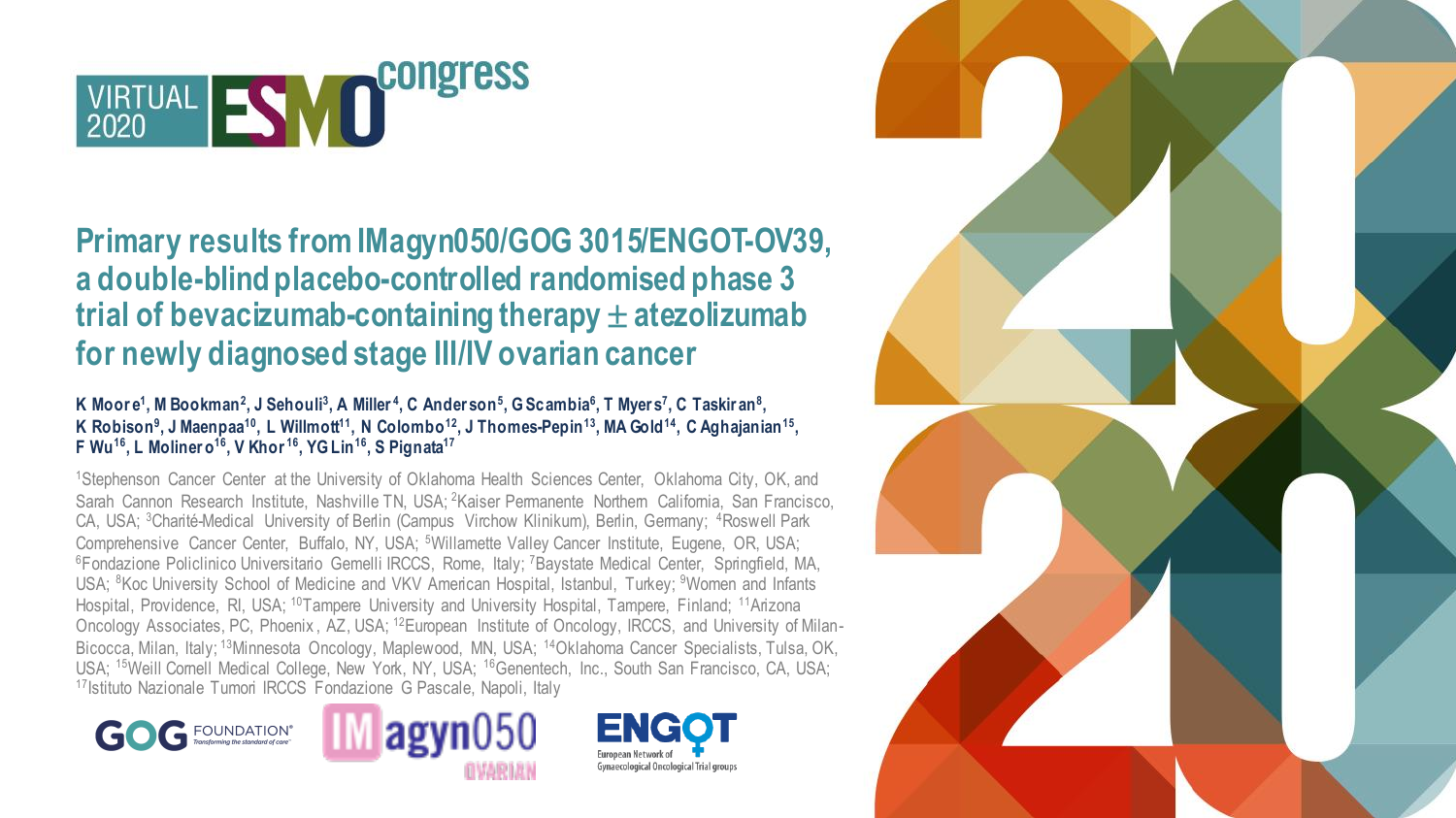

- Dr Moore declares:
	- Research funding from PTC Therapeutics, Lilly, Merck, Genentech/Roche, Immunogen, AbbVie, AstraZeneca, GSK/Tesaro, OncoMed
	- Consultancy/advisory roles for Aravive, AstraZeneca, Clovis, Eisai, GSK/Tesaro, Genentech/Roche, Immunogen, Merck, Mersana, OncoMed/Mereo, VBL Therapeutics, Vavotar, Tarveda
	- IMagyn050/GOG 3015/ENGOT-OV39 Trial Steering Committee Chair (non-remunerated)
- IMagyn050/GOG 3015/ENGOT-OV39 is sponsored by F. Hoffmann-La Roche Ltd
- Medical writing assistance for this presentation was provided by Jennifer Kelly, MA, funded by F. Hoffmann-La Roche Ltd
- Copies of these slides obtained through Quick Response (QR) codes are for personal use only and may not be reproduced without written permission of the authors

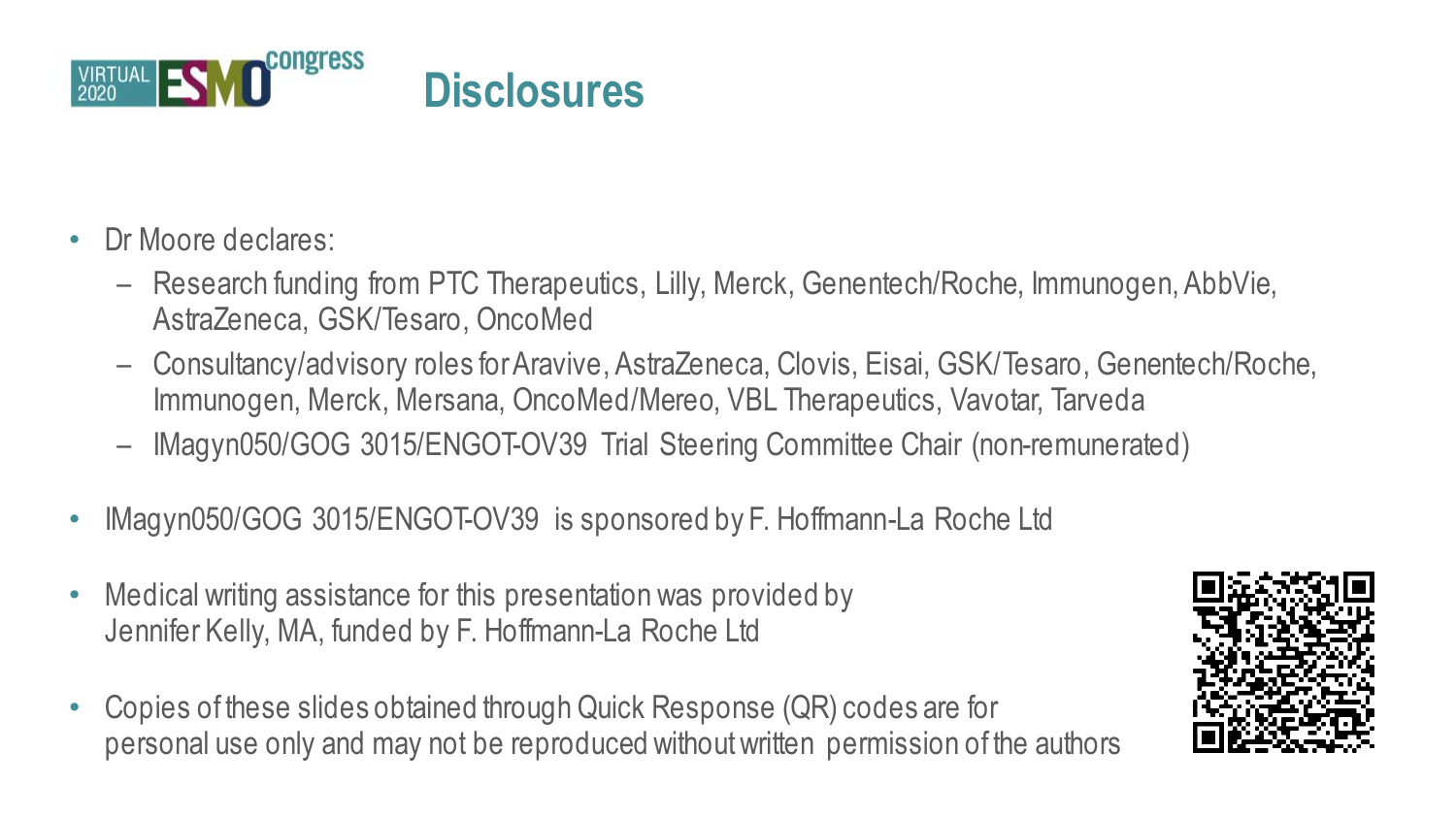

- Atezolizumab, which targets PD-L1, has demonstrated efficacy in several cancers<sup>1–6</sup>
	- $-$  Immune cell PD-L1 expression is associated with greater atezolizumab effect in some tumours<sup>1</sup>
- Platinum–taxane chemotherapy combination with bevacizumab is an established front-line regimen for ovarian cancer (GOG-0218,<sup>7</sup> ICON7<sup>8</sup>)
- Blocking tumour-associated VEGF may promote T-cell infiltration into the tumour bed and boost anti-tumour immune response, providing the rationale for combining atezolizumab with the anti-angiogenic agent bevacizumab<sup>9,10</sup>
- Combining anti-angiogenic approaches with PD-1/PD-L1 pathway blockade has shown clear anti-tumour efficacy in metastatic non-small-cell lung cancer,<sup>2</sup> unresectable hepatocellular cancer<sup>5</sup> and advanced endometrial cancer<sup>13</sup>





PD-1 = programmed death-1;

PD-L1 = programmed death-ligand 1; Treg = regulatory T cell; VEGF = vascular endothelial growth factor

<sup>1</sup>Schmid P et al. NEJM 2018; <sup>2</sup>Socinski MA et al. NEJM 2018; <sup>3</sup>Hom L et al. NEJM 2018; <sup>4</sup>Rittmeyer A et al. Lancet 2017; <sup>5</sup>Finn RS et al. NEJM 2020; <sup>6</sup>Powles T et al. Lancet 2018; <sup>7</sup>Burger RA et al. NEJM 2011; <sup>8</sup>Perren TJ et al. NEJM 2011; <sup>9</sup>Motz GT et al. Nat Med 2014; <sup>10</sup>Wallin J et al. Nat Commun 2016; <sup>11</sup>Coukos G et al. Adv Ex p Med Biol 2007; <sup>12</sup>Shrimali RK et al. Cancer Res 2010; <sup>13</sup>Makker V et al. J Clin Oncol 2020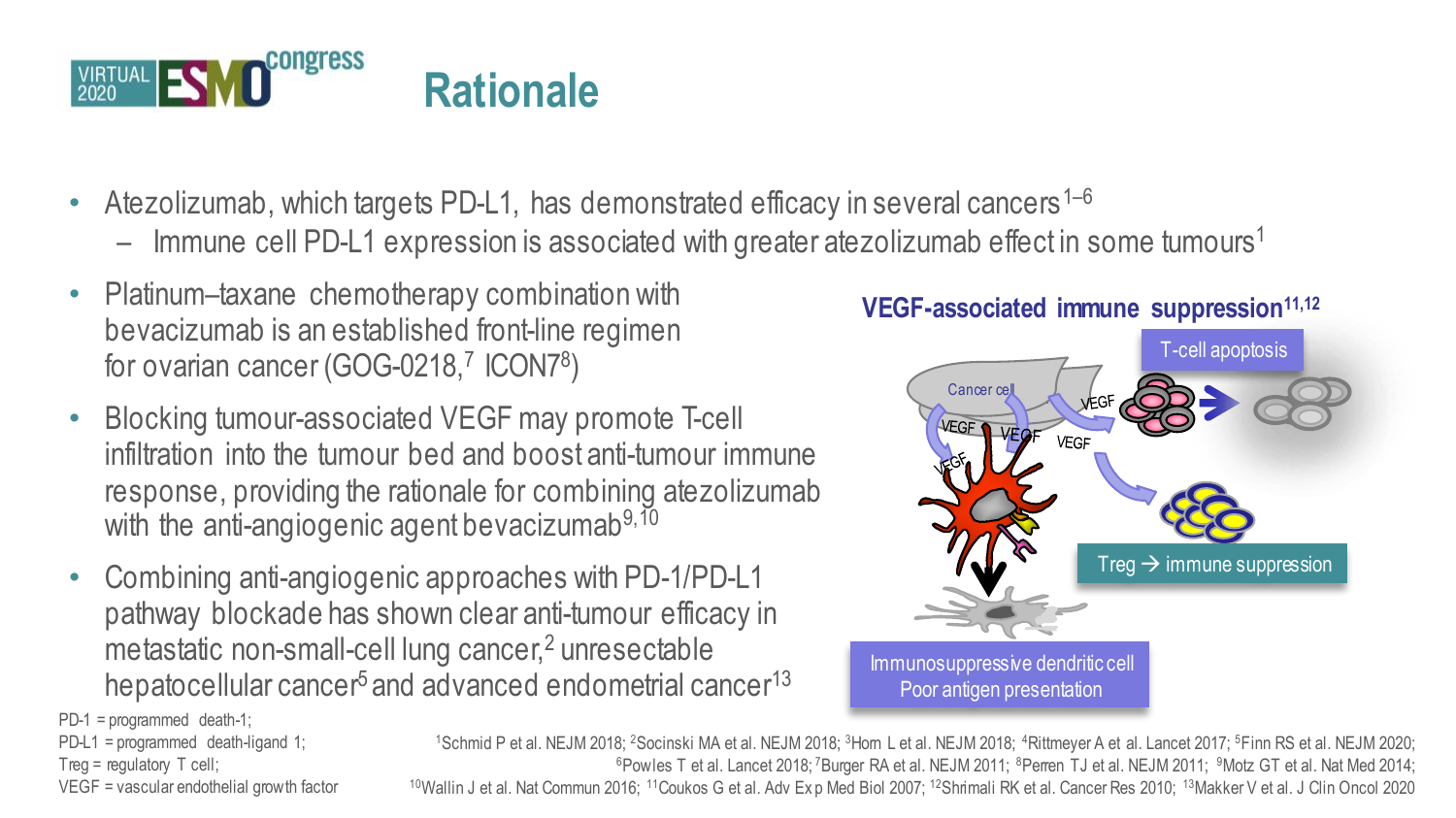

- Previously untreated epithelial ovarian, primary peritoneal or fallopian tube cancer
- Post-operative stage III with macroscopic residual disease or stage IV or neoadjuvant candidate with planned interval surgery

 $\cdot$  FCOG PS 0-2

**Stratification factors**

- Stage (III vs IV)
- ECOG PS (0 vs 1/2)
- Treatment approach (adjuvant vs neoadjuvant)
- PD-L1 status (IC <1% vs ≥1%; VENTANA SP142 assay)

**R**

Atezo = atezolizumab; AUC = area under the curve; bev = bevacizumab; ECOG PS = Eastern Cooperative Oncology performance status;

IC = immune cell; ITT = intent to treat; OS = overall survival; PFS = progression-free survival; q3w = every 3 weeks; RECIST = Response Evaluation Criteria in Solid Tumours

### Carboplatin AUC6 + paclitax el 175 mg/m<sup>2</sup> q3w Bev 15 mg/kg q3w (peri-operative cycles omitted) Placebo q3w Atezo 1200 mg q3w Cycles 1–6 Cycles 7–22 Bev 15 mg/kg q 3w (peri-operative cycles omitted), Carboplatin AUC6 + paclitax el 175 mg/m<sup>2</sup> q3w

### **Co-primary endpoints**

- **PFS** (per RECIST v1.1) (PD-L1+ and ITT populations tested simultaneously; p≤0.002 considered positive)
- **OS**

(hierarchical testing, PD-L1+ then ITT)



**NCT03038100**

naecological Oncological Trial group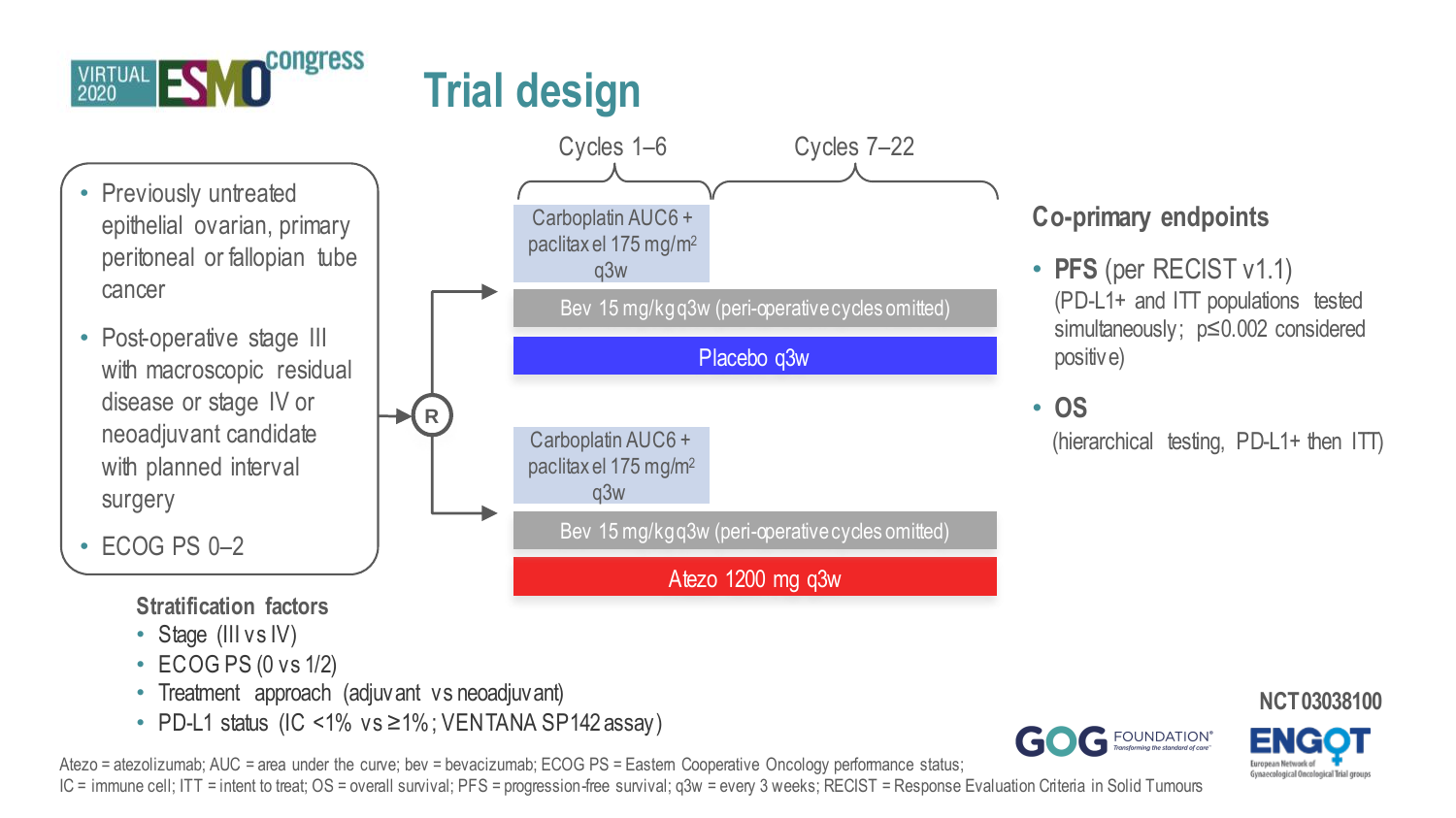

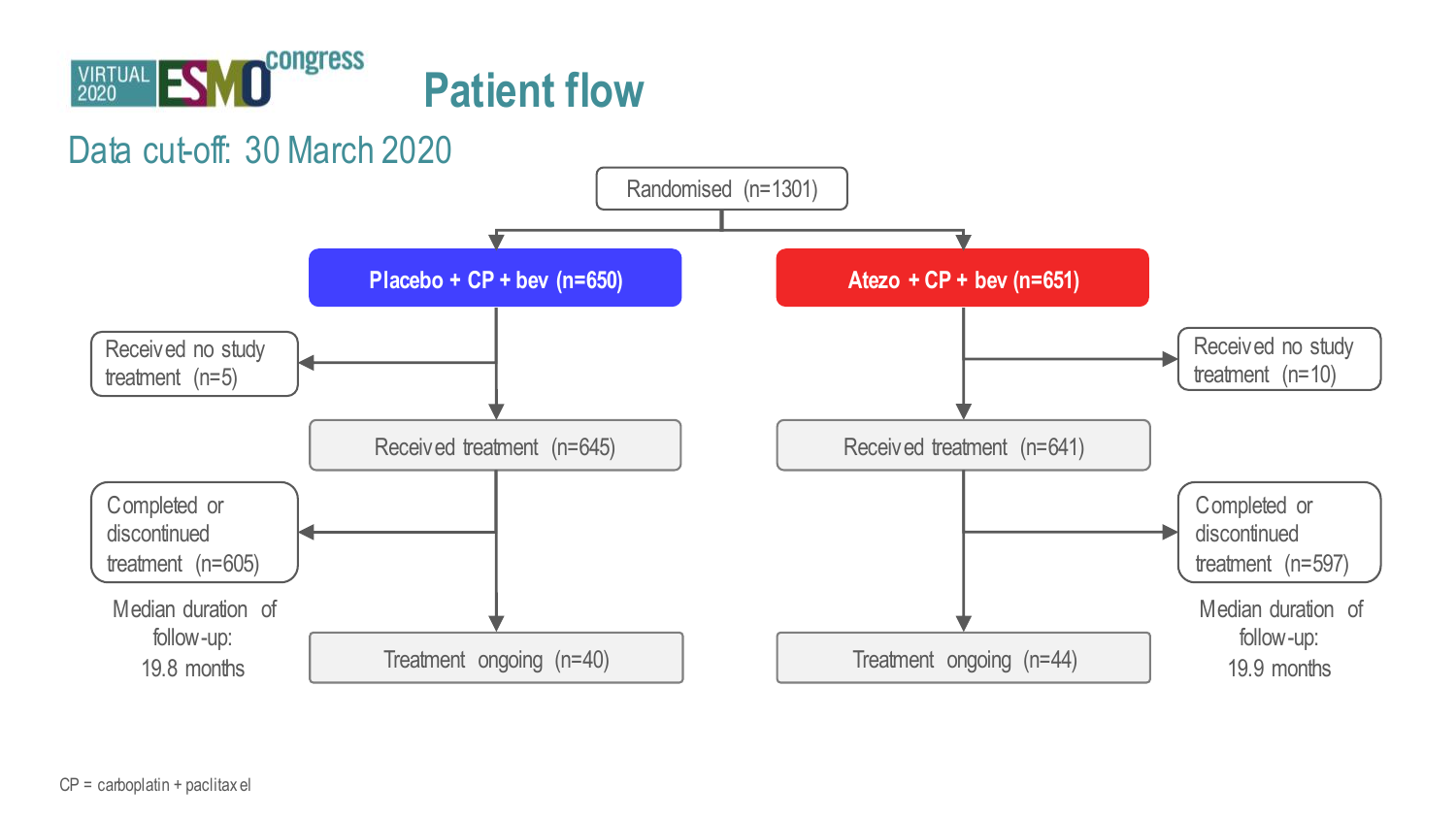

# **Baseline characteristics (ITT population)**

| Characteristic, n (%)      |                        | Placebo +<br>$CP + beV$<br>$(n=650)$ | Atezo $+$<br>$CP + bev$<br>$(n=651)$ | Characteristic, n (%) |                           | Placebo +<br>$CP + beV$<br>$(n=650)$ | Atezo $+$<br>$CP + beV$<br>$(n=651)$ |
|----------------------------|------------------------|--------------------------------------|--------------------------------------|-----------------------|---------------------------|--------------------------------------|--------------------------------------|
| Median age, years          |                        | 59                                   | 60                                   | Primary               | Ovary                     | 474 (73)                             | 491 (75)                             |
| Race                       | White                  | 461 (71)                             | 464 (71)                             | tumour                | Fallopian tube            | 111(17)                              | 100(15)                              |
|                            | Asian                  | 155(24)                              | 150(23)                              | siteb                 | Primary peritoneal        | 64 (10)                              | 60(9)                                |
|                            | Black/African American | 13(2)                                | 8(1)                                 | Histology             | High-grade serous         | 489 (75)                             | 504 (77)                             |
|                            | Other                  | 21(3)                                | 29(4)                                |                       | Low-grade serous          | 58(9)                                | 67 (10)                              |
| <b>ECOG PS<sup>a</sup></b> | $\cup$                 | 353 (54)                             | 355(55)                              |                       |                           |                                      |                                      |
|                            | 1 or $2$               | 297 (46)                             | 296 (45)                             |                       | Endometrioid              |                                      |                                      |
| <b>Treatment</b>           | Neoadjuvant            | 166 (25)                             | 166(25)                              |                       | Grade 3                   | 5(1)                                 | 7(1)                                 |
| approach <sup>a</sup>      | Primary surgery        | 484 (74)                             | 485 (75)                             |                       | Grade 2                   | 10(2)                                | 6(1)                                 |
| PD-L1ª                     | $IC < 1\%$             | 257 (40)                             | 260 (40)                             |                       | Grade 1                   | 6(1)                                 | 1(1)                                 |
|                            | IC $\geq$ 1%           | 393 (60)                             | 391 (60)                             |                       | Clear cell                | 22(3)                                | 29(4)                                |
| Stagea,b                   | $\mathbb{H}$           | 448 (69)                             | 448 (69)                             |                       | Mucinous/undifferentiated |                                      |                                      |
|                            | $\mathsf{IV}$          | 201 (31)                             | 203 (31)                             |                       | /mixed/other              | 60(9)                                | 37(6)                                |

aStratification factor. <sup>b</sup>Missing in 1 patient in the placebo arm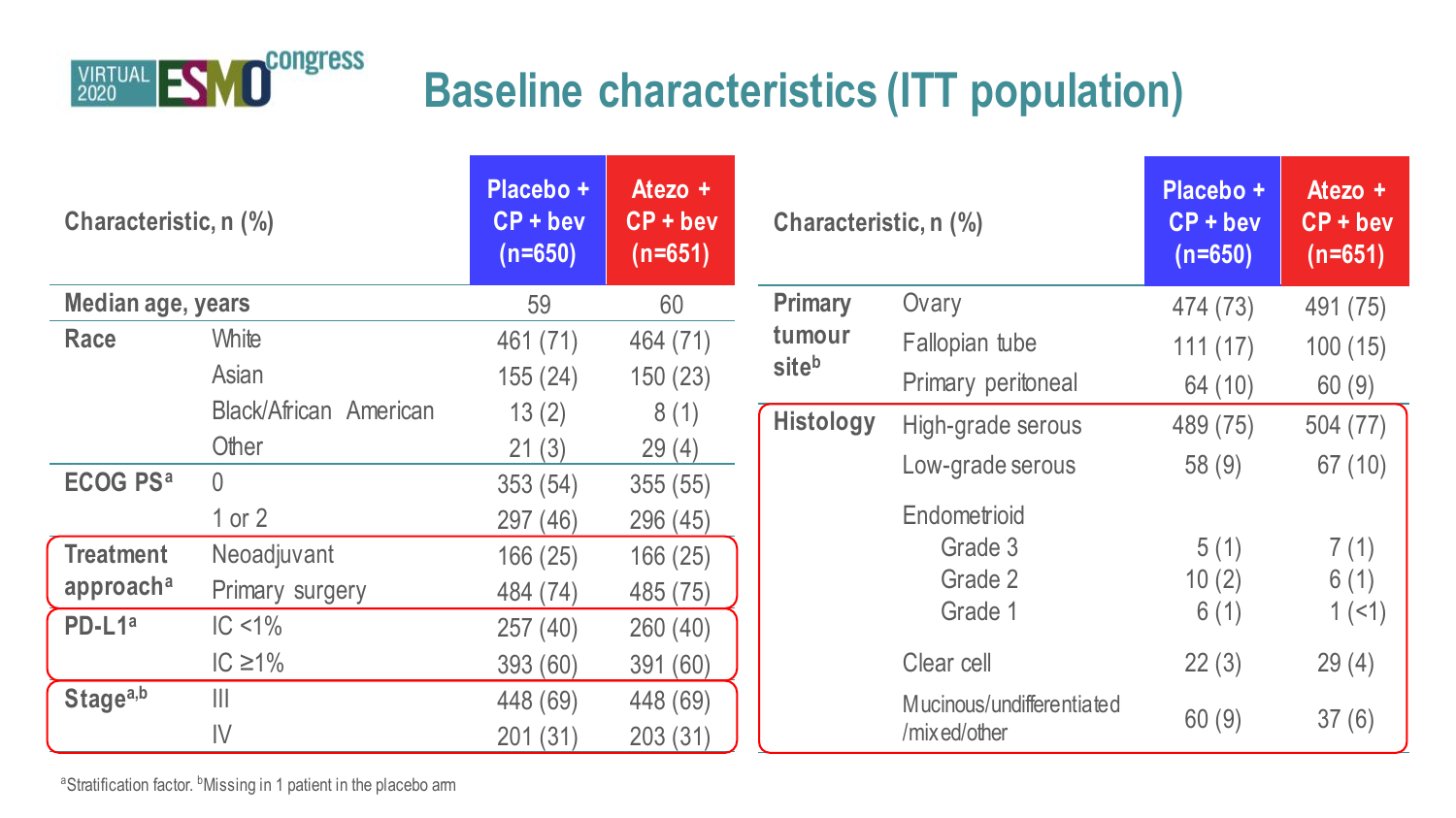

congress

|                                  | <b>ITT</b> population            |                            | PD-L1+ population                                     |
|----------------------------------|----------------------------------|----------------------------|-------------------------------------------------------|
| <b>PFS</b>                       | Placebo + $CP +$ bev ( $n=650$ ) | Atezo + $CP +$ bev (n=651) | Placebo + CP + bev $(n=393)$<br>Atezo + CP + bev (n=3 |
| Patients with events, $n$ $(\%)$ | 341 (52.5)                       | 323(49.6)                  | 199(50.6)                                             |
| Median PFS, months (95% CI)      | 18.4 (17.2–19.8)                 | 19.5 (18.1–20.8)           | 18.5 (16.6–21.4)                                      |
| Stratified HR (95% CI)           | $0.92(0.79 - 1.07)$              |                            | $0.80(0.65 - 0.99)$                                   |
| Stratified log-rank p-v alue     | 0.2785                           |                            | 0.0376                                                |
| 2-y ear event-free rate (95% CI) | 29.1 (23.9–34.3)                 | $35.1(30.0 - 40.3)$        | $32.2(25.4 - 39.0)$                                   |



|                              | <b>ITT</b> population      | PD-L1+ population            |                            |
|------------------------------|----------------------------|------------------------------|----------------------------|
| Placebo + $CP +$ bev (n=650) | Atezo + $CP +$ bev (n=651) | Placebo + $CP + bev$ (n=393) | Atezo + $CP +$ bev (n=391) |
| 341 (52.5)                   | 323 (49.6)                 | 199(50.6)                    | 167(42.7)                  |
| 18.4 (17.2–19.8)             | 19.5 (18.1–20.8)           | $18.5(16.6 - 21.4)$          | $20.8(19.1 - 24.2)$        |
|                              | $0.92(0.79 - 1.07)$        |                              | $0.80(0.65 - 0.99)$        |
|                              | 0.2785                     |                              | 0.0376                     |
| $29.1(23.9 - 34.3)$          | $35.1(30.0 - 40.3)$        | $32.2(25.4 - 39.0)$          | 43.9 (37.2–50.5)           |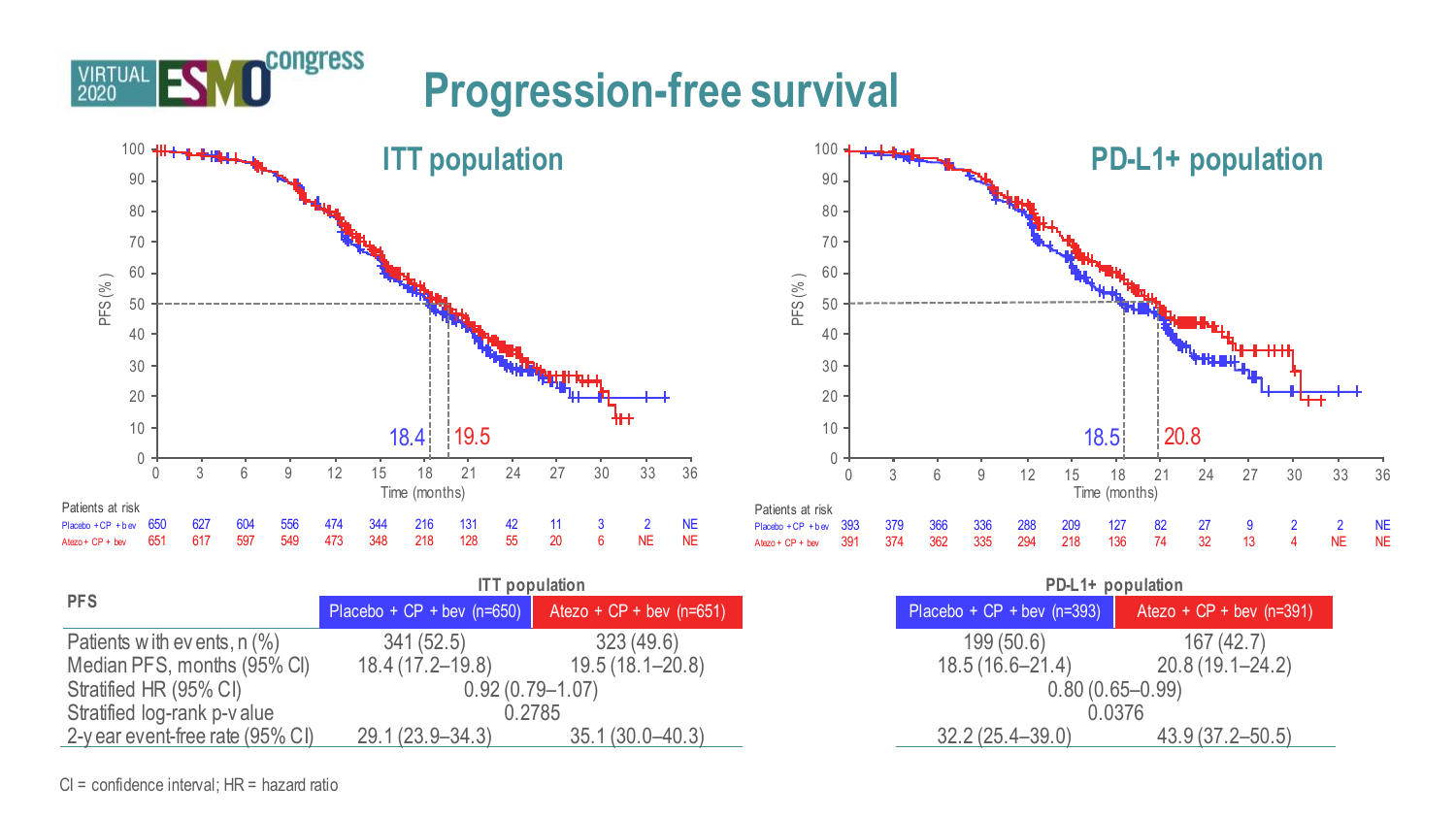# **Overall survival: first interim analysis<sup>a</sup>**



|                                  |                              | <b>ITT</b> population      |
|----------------------------------|------------------------------|----------------------------|
| <b>OS</b>                        | Placebo + $CP +$ bev (n=650) | Atezo + $CP +$ bev (n=651) |
| Patients with events, $n$ $(\%)$ | 110(16.9)                    | 109(16.7)                  |
| Median OS, months (95% CI)       | NΕ                           | ΝE                         |
| Stratified HR (95% CI)           |                              | $0.96(0.74 - 1.26)$        |
| Stratified log-rank p-v alue     |                              | 0.7887                     |
| 2-y ear event-free rate (95% CI) | 79.4 (75.4–83.3)             | $80.6(76.8 - 84.5)$        |

<sup>a</sup>Information fraction: 41% (ITT population) and 37% (PD-L1+ population). NE = not estimable

congress

VIRTUAL

| <b>ITT</b> population                                      |                     |                              | PD-L1+ population          |
|------------------------------------------------------------|---------------------|------------------------------|----------------------------|
| Placebo + CP + bev $(n=650)$<br>Atezo + $CP +$ bev (n=651) |                     | Placebo + $CP + bev$ (n=393) | Atezo + $CP +$ bev (n=391) |
| 110 (16.9)                                                 | 109(16.7)           | 59(15.0)                     | 57(14.6)                   |
| ΝE                                                         | NΕ                  | 31.2 (30.0-NE)               | <b>NE</b>                  |
| $0.96(0.74 - 1.26)$                                        |                     |                              | $0.98(0.68 - 1.41)$        |
| 0.7887                                                     |                     |                              | 0.9083                     |
| 79.4 (75.4–83.3)                                           | $80.6(76.8 - 84.5)$ | 82.5 (77.8–87.3)             | 82.1 (77.2–87.0)           |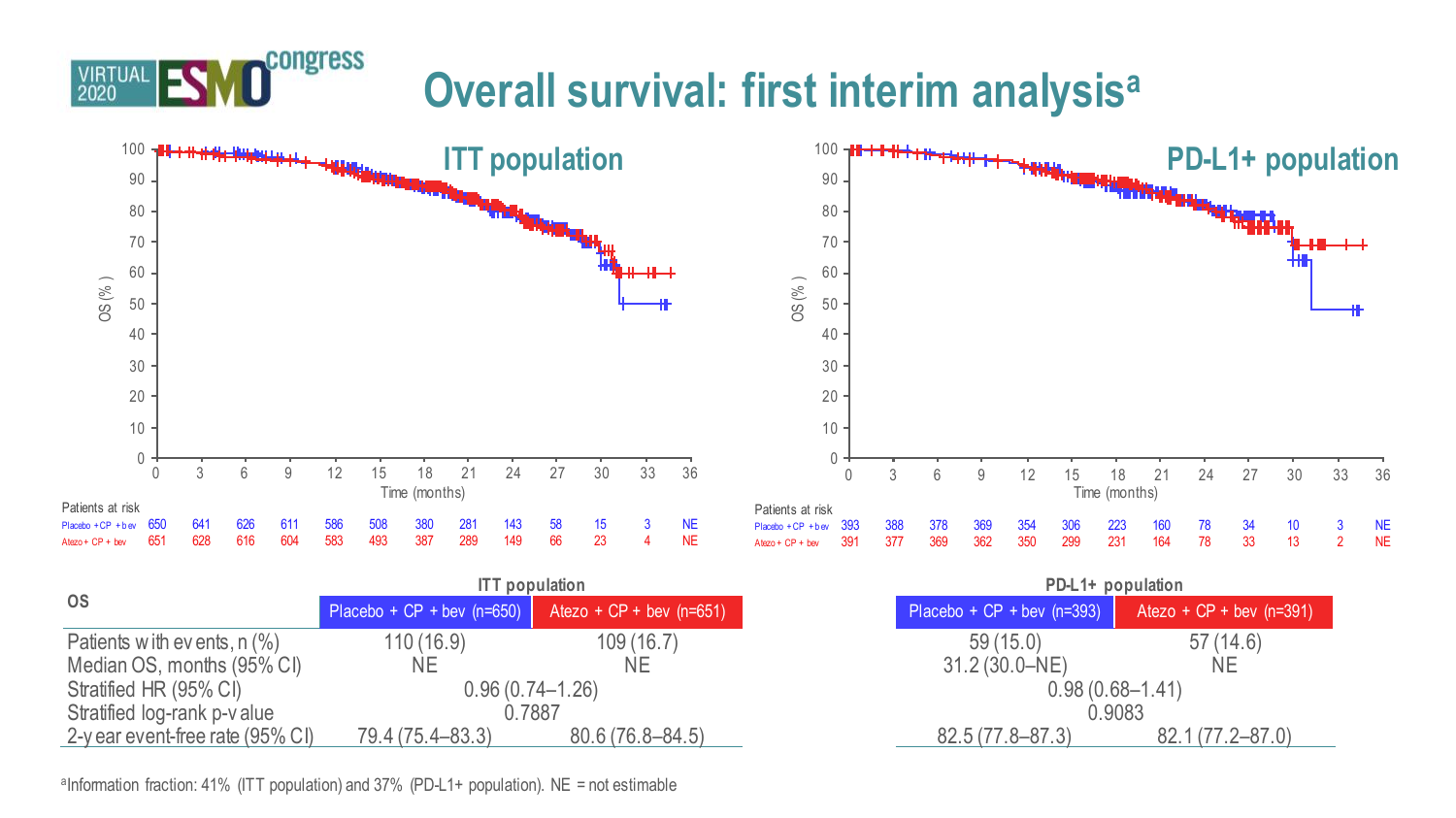

# **Subgroup analyses of PFS by baseline characteristics**

## ITT population

| Total<br>Baseline risk factors<br>n<br>1301<br>All patients<br>Age (by group)<br>66<br>$18-40$ years<br>813<br>41-64 years<br>422<br>$\geq 65$ years<br>Race | n.<br>650  | Median       |            |                    |                                               | Atezolizumab           |                                   |
|--------------------------------------------------------------------------------------------------------------------------------------------------------------|------------|--------------|------------|--------------------|-----------------------------------------------|------------------------|-----------------------------------|
|                                                                                                                                                              |            | (months)     | n          | Median<br>(months) | HR (95% Wald CI)                              | $+ CP + beV$<br>better | Placebo<br>$+ CP + beV$<br>better |
|                                                                                                                                                              |            | 18.4         | 651        | 19.5               | $0.92(0.79 - 1.07)$                           |                        |                                   |
|                                                                                                                                                              |            |              |            |                    |                                               |                        |                                   |
|                                                                                                                                                              | 30         | 19.6         | 36         | 20.6               | $0.58$ $(0.35 - 1.30)$                        |                        |                                   |
|                                                                                                                                                              | 399        | 18.2         | 414        | 19.6               | $0.90(0.74 - 1.10)$                           |                        |                                   |
|                                                                                                                                                              | 221        | 18.8         | 201        | 18.0               | $1.01(0.78 - 1.32)$                           |                        |                                   |
| 925                                                                                                                                                          | 461        | 18.1         | 464        | 18.2               | $0.97$ $(0.82 - 1.16)$                        |                        |                                   |
| White<br>305<br>Asian                                                                                                                                        | 155        | 21.2         | 150        | 21.6               | $0.78(0.55 - 1.10)$                           | 计量化                    |                                   |
| 21<br>Black/African American                                                                                                                                 | 13         | 19.1         | 8          | 24.2               | $0.52$ $(0.13 - 2.07)$                        |                        |                                   |
| Other<br>50                                                                                                                                                  | 21         | 18.2         | 29         | 19.7               | $1.06$ $(0.48 - 2.32)$                        |                        |                                   |
| Baseline ECOG PS                                                                                                                                             |            |              |            |                    |                                               |                        |                                   |
| 708<br>C                                                                                                                                                     | 353        | 18.4         | 355        | 20.2               | $0.87$ (0.70-1.07)                            |                        |                                   |
| 529                                                                                                                                                          | 266        | 18.7         | 263        | 18.3               | $1.00(0.79 - 1.27)$                           |                        |                                   |
| 64                                                                                                                                                           | 31         | 18.2         | 33         | 17.1               | $0.87(0.42 - 1.81)$                           |                        |                                   |
| Treatment approach                                                                                                                                           |            |              |            |                    |                                               |                        |                                   |
| 332<br>Neoadjuvant                                                                                                                                           | 166        | 17.2         | 166        | 16.6               | $1.12(0.85 - 1.47)$                           |                        |                                   |
| 969<br>Primary surgery                                                                                                                                       | 484        | 18.4         | 485        | 19.8               | $0.84(0.70 - 1.01)$                           |                        |                                   |
| 72<br>No gross residual disease                                                                                                                              | 41         | 22.1         | 31         | 19.3               | $2.27(0.89 - 5.77)$                           |                        |                                   |
| 499<br>Residual disease ≤1 cm                                                                                                                                | 245        | 18.3         | 254        | 21.1               | $0.78$ $(0.60 - 1.01)$                        | H.                     |                                   |
| 398<br>Residual disease >1 cm                                                                                                                                | 198        | 17.1         | 200        | 18.6               | $0.80(0.61 - 1.05)$                           | HH                     |                                   |
| Disease stage                                                                                                                                                |            |              |            |                    |                                               |                        |                                   |
| 896<br>Stage III<br>404                                                                                                                                      | 448<br>201 | 18.4<br>18.4 | 448<br>203 | 20.6<br>17.1       | $0.80$ $(0.67 - 0.97)$<br>$1.24(0.95 - 1.63)$ |                        |                                   |
| Stage IV                                                                                                                                                     |            |              |            |                    |                                               |                        |                                   |

0.1 1 10 HR (95% Wald CI)

Subgroups may not total 1301 because of patients with 'unknown' category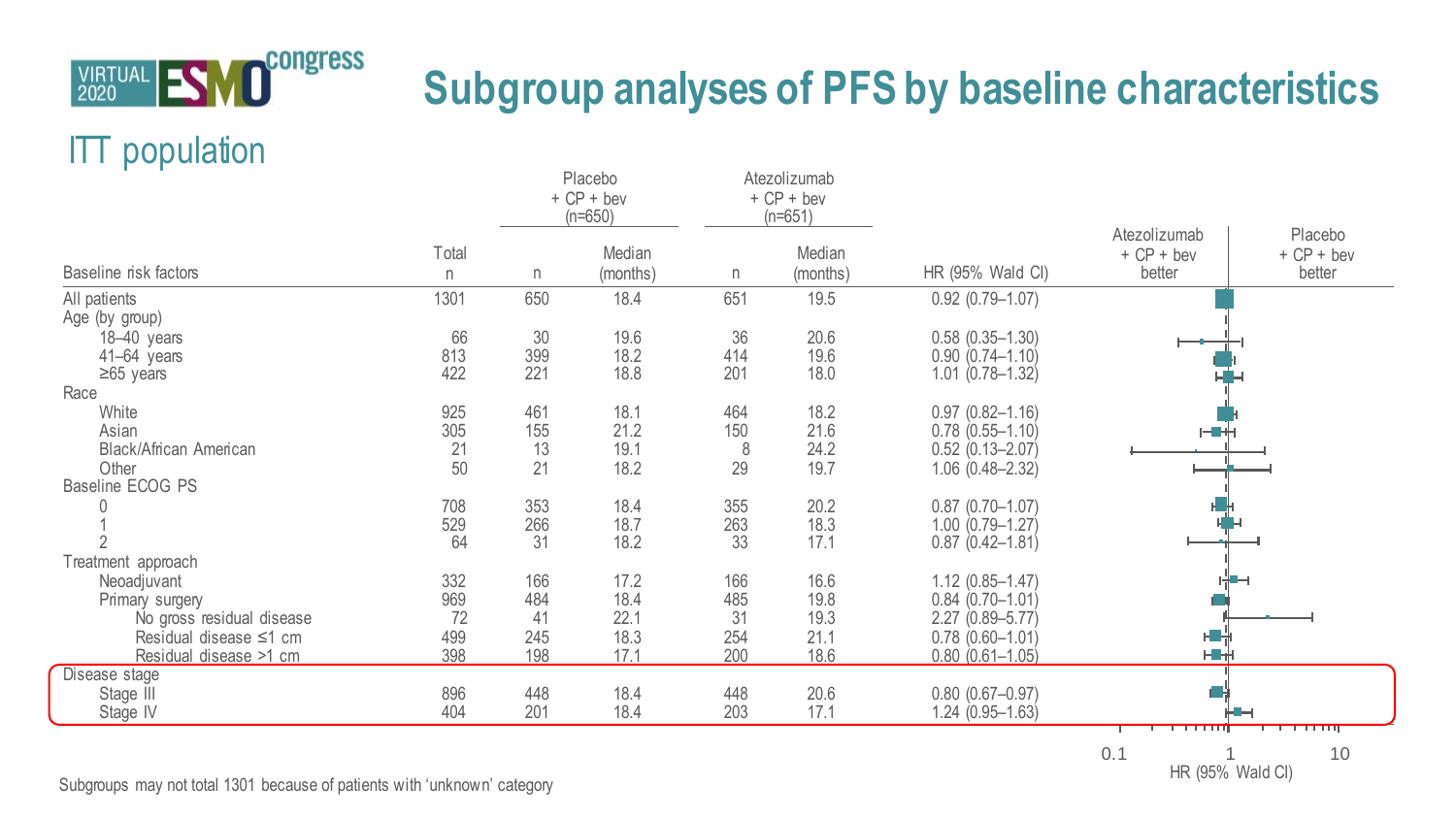

# **Subgroup analyses of PFS by histology**

## ITT population

|                       |       | $Placebo+ CP + bev$<br>(n=650) |                    | Atezolizumab $+CP +$ bev<br>(n=651) |                    |                            | Atezolizumab Placebo                     |
|-----------------------|-------|--------------------------------|--------------------|-------------------------------------|--------------------|----------------------------|------------------------------------------|
| Histological type     | Total | n                              | Median<br>(months) |                                     | Median<br>(months) | <b>HR</b><br>(95% Wald CI) | $+ CP + beV + CP + beV$<br>better better |
| High-grade serous     | 993   | 489                            | 19.0               | 504                                 | 19.3               | $1.01(0.84 - 1.20)$        |                                          |
| High-grade non-serous | 155   | 87                             | 15.7               | 68                                  | 19.9               | $0.69(0.45 - 1.07)$        | سمسا                                     |
| Clear cell            | 51    | 22                             | 12.3               | 29                                  | 13.6               | $0.64(0.33 - 1.24)$        |                                          |
| Low-grade serous      | 125   | 58                             | 20.4               | 67                                  | 19.7               | $0.83(0.50-1.38)$          | <del>.</del><br><del>.</del>             |

0.1 1 10 HR (95% Wald CI)

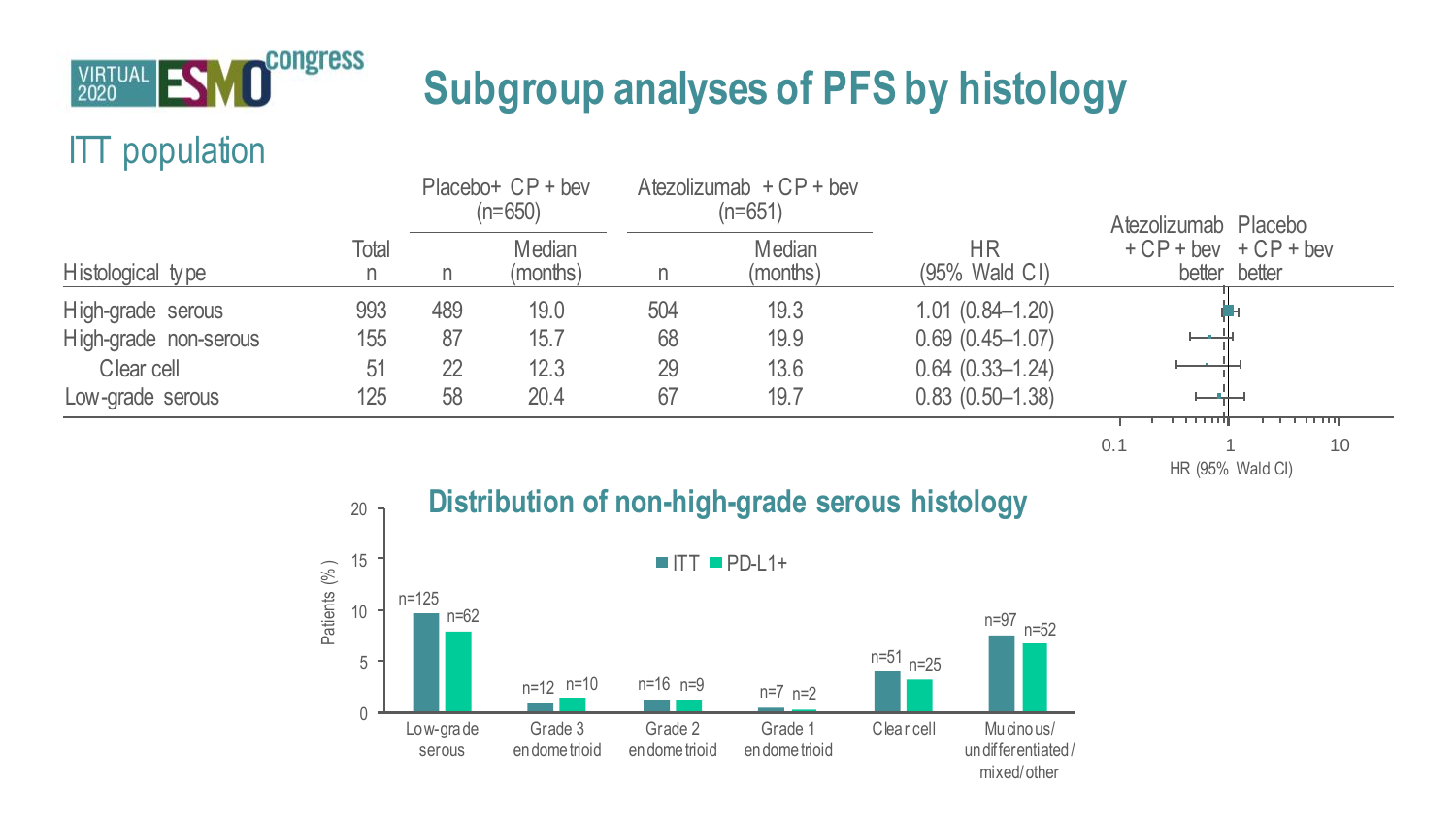

# **VENTANA SP142 PD-L1 immunohistochemistry**

**IMagyn050 PD-L1 analyses**







Scoring:

PD-L1 IC: area of PD-L1-stained tumour-infiltrating immune cells (ICs) as a percentage of tumour area

PD-L1 TC: percentage of PD-L1-stained tumour cells (TCs)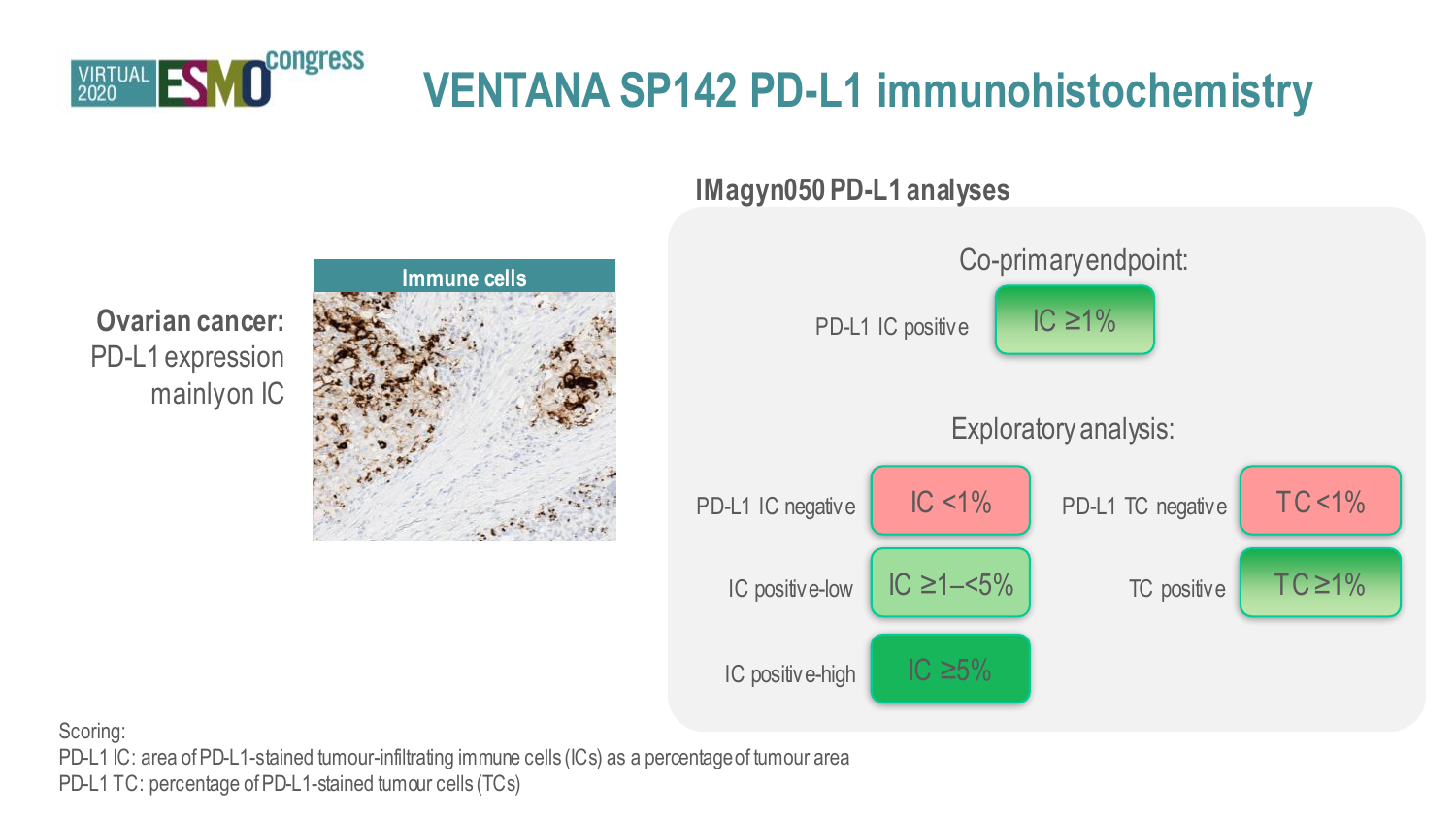

# **Subgroup analyses of PFS by PD-L1 status**

### ITT population



0.1 1 10 HR (95% Wald CI)



|                               | Placebo + CP + bev<br>$(n=141)$ | Atezo + $CP +$ bev<br>$(n=119)$ |  |  |
|-------------------------------|---------------------------------|---------------------------------|--|--|
| Patients with events, n (%)   | 66 (46.8)                       | 39 (32.8)                       |  |  |
| Median PFS, months            | 20.2                            | <b>NE</b>                       |  |  |
| (95% CI)                      | $(17.1 - 21.9)$                 | $(20.8-NE)$                     |  |  |
| Unstratified HR (95% CI)      | $0.64$ $(0.43 - 0.96)$          |                                 |  |  |
| Unstratified log-rank p-value | 0.0278                          |                                 |  |  |
|                               |                                 |                                 |  |  |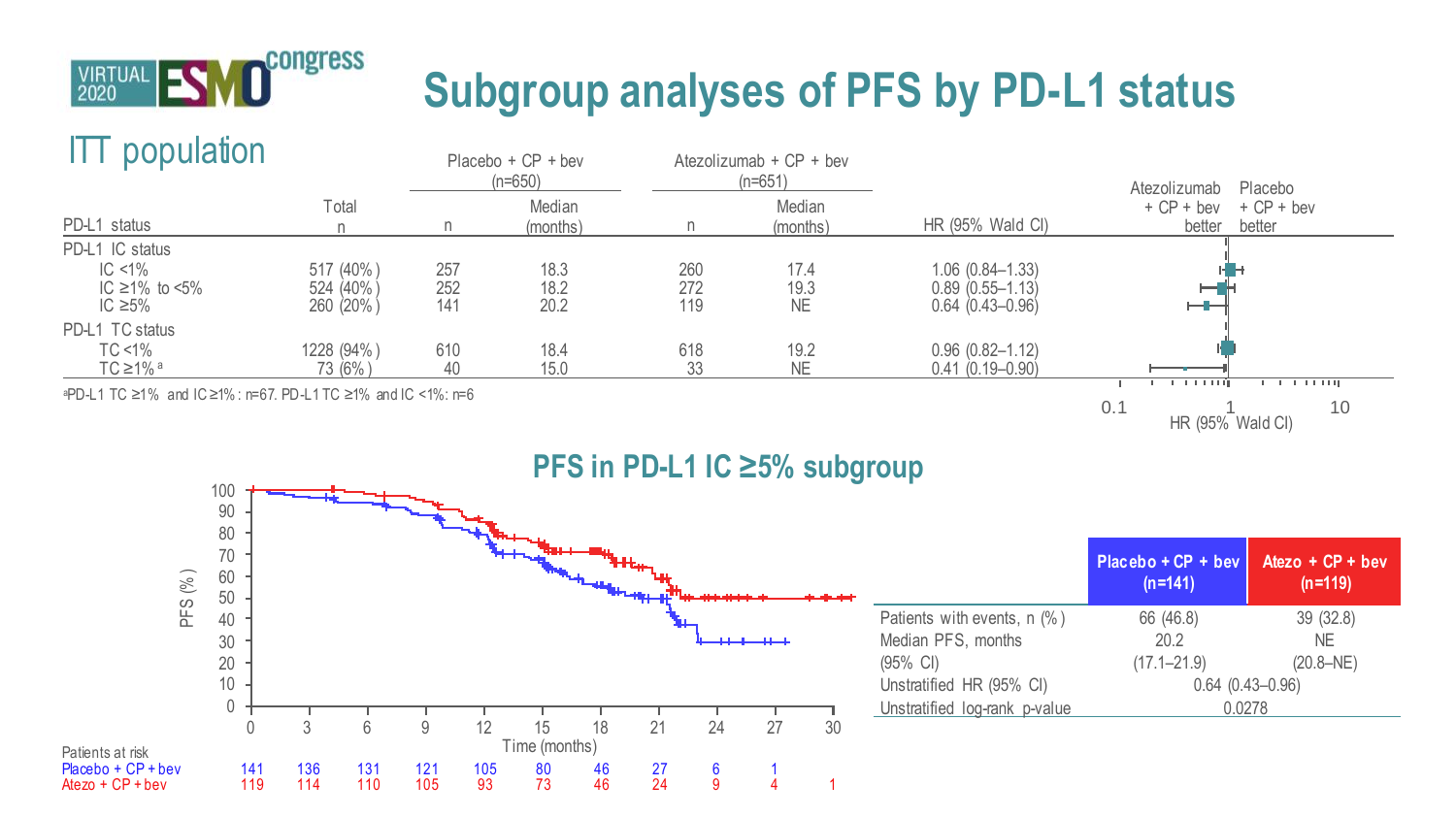

# **Overall safety profile**

| AEs, n (%)                                  | Placebo + CP + bev<br>$(n=644)$ | Atezo $+CP +$ bev<br>$(n=642)$ |
|---------------------------------------------|---------------------------------|--------------------------------|
| All-grade AEs                               | 643 (100)                       | 642 (100)                      |
| AE with fatal outcome                       | 8(1)                            | 9(1)                           |
| Related AE with fatal outcome               | 5(0.8)                          | 4(0.6)                         |
| <b>SAE</b>                                  | 211(33)                         | 304 (47)                       |
| Related SAE                                 | 135 (21)                        | 222 (35)                       |
| Grade 3/4 AE <sup>a</sup>                   | 471 (73)                        | 509 (79)                       |
| Related grade 3/4 AE                        | 429 (67)                        | 479 (75)                       |
| AE leading to any treatment discontinuation | 140 (22)                        | 167 (26)                       |
| AE leading to atezo/placebo discontinuation | 40(6)                           | 98 (15)                        |
| AE leading to bev discontinuation           | 109 (17)                        | 116 (18)                       |
| AE leading to atezo dose interruption       | 385 (60)                        | 425 (66)                       |
| AESI for atezo                              | 336 (52)                        | 469 (73)                       |
| AESI with fatal outcome <sup>b</sup>        | 0                               | 1(0.2)                         |
| Grade 3/4 AESI <sup>a</sup>                 | 38(6)                           | 109(17)                        |

• The addition of atezolizumab did not compromise delivery of backbone therapy

<sup>a</sup>Grade 3/4 AE refers to highest grade ex perienced. <sup>b</sup>The fatal AESI myasthenia gravis was considered by investigator as related to atezolizumab AE = adverse event; AESI = adverse event of special interest; SAE = serious adverse event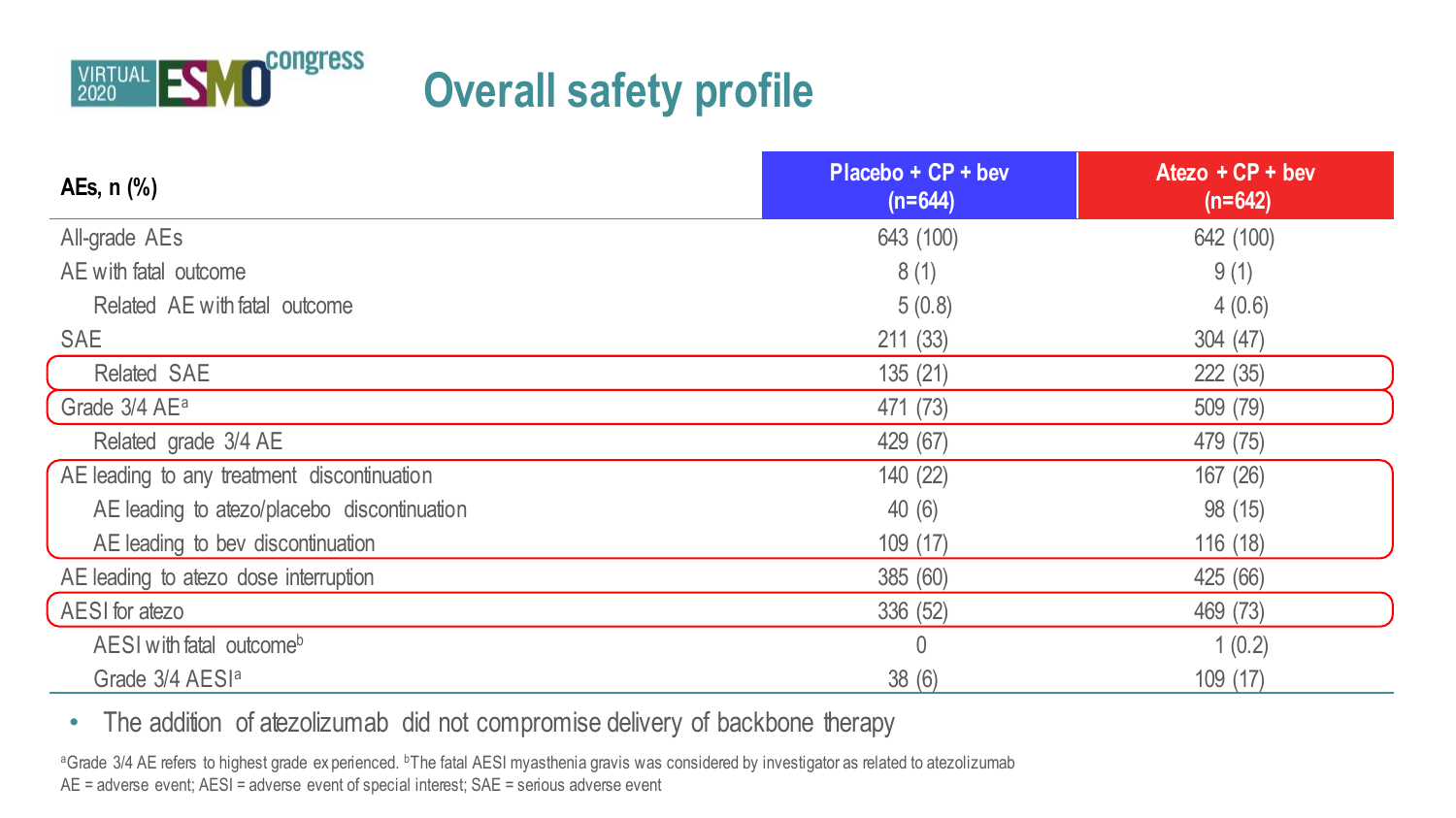

### **Most common AEs (≥25% in either arm)**

|                               | $Placebo + CP + bev$ | Atezo $+CP +$ bev  |
|-------------------------------|----------------------|--------------------|
| Alopecia                      | 63.7%                | 60.0%              |
| Nausea                        | 52.5%                | 50.5%              |
| Anaemia                       | 41.8%                | 44.4%              |
| Arthralgia                    | 41.5%                | 41.4%              |
| Fatique                       | 39.0%                | 37.9%              |
| Hypertension                  | 41.0%                | 35.0%              |
| Constipation                  | 38.0%                | 35.0%              |
| Diamoea                       | 32.1%                | 35.0%              |
| Neutropenia                   | 30.7%                | 31.2%              |
| Abdominal pain                | 26.9%                | 29.0%              |
| Neutrophil count decreased    | 26.2%                | 27.6%              |
| Peripheral sensory neuropathy | 25.3%                | 27.7%              |
| Headache                      | 27.6%                | 22.9%              |
| Neuropathy peripheral         | 25.6%                | 23.8%              |
| Vomiting                      | 24.5%                | 23.7%              |
| Myalgia                       | 25.6%                | 22.4%              |
|                               | $Placebo + CP + bev$ | Atezo + $CP +$ bev |

### **SAEs with ≥2% incidence in either arm**

| <b>SAEs</b>         | Placebo + CP + bev<br>$(n=644)$ | Atezo $+CP +$ bev<br>$(n=642)$ |
|---------------------|---------------------------------|--------------------------------|
| Febrile neutropenia | 3.7%                            | 8.4%                           |
| Pyrexia             | 1.2%                            | 4.0%                           |

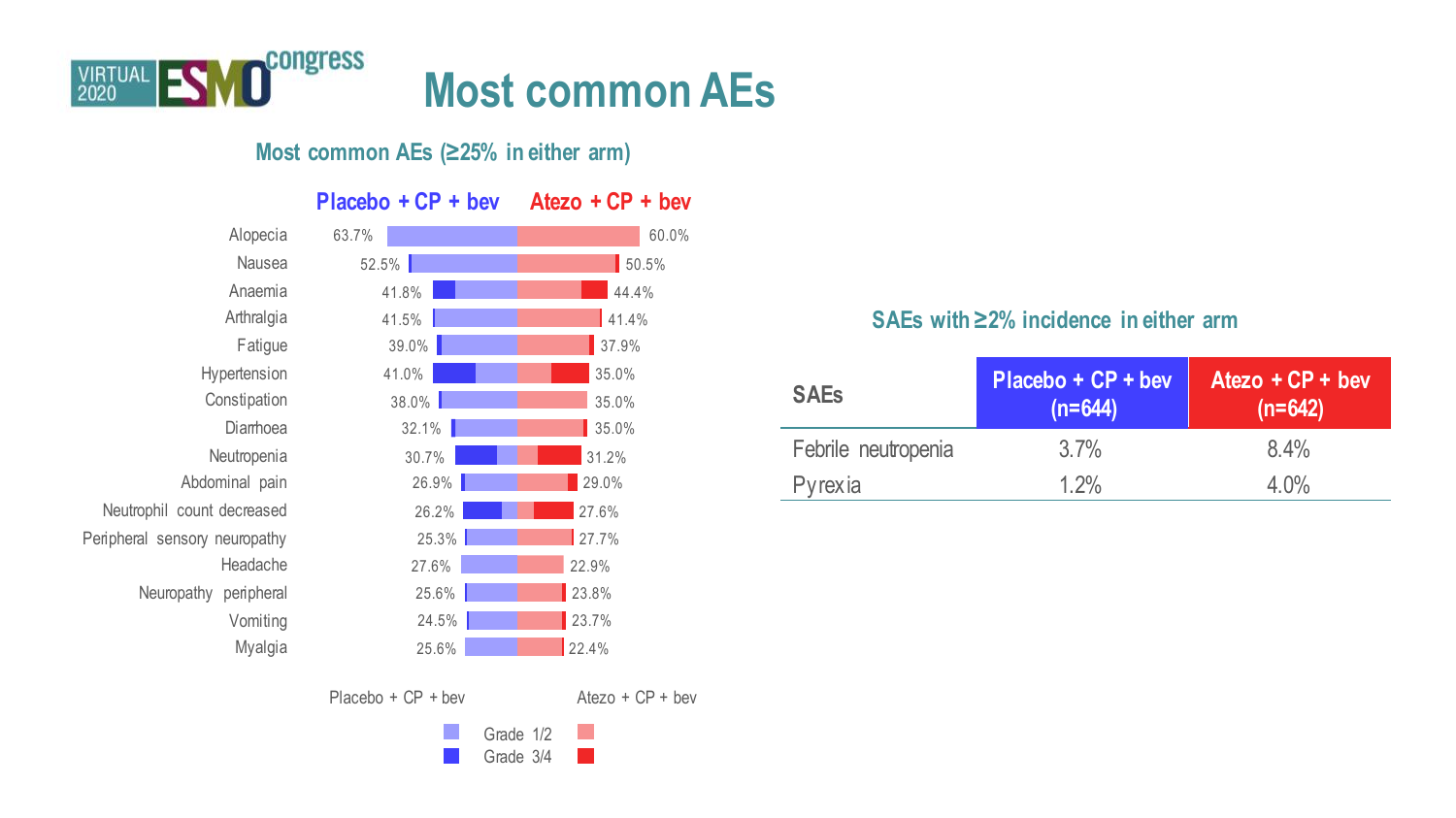

# **AEs of special interest for atezolizumab (>2 patients in either arm)**

|                                               | Placebo + $CP +$ bev (n=644) |                        | Atezo + CP + bev (n=642) |                        |  |
|-----------------------------------------------|------------------------------|------------------------|--------------------------|------------------------|--|
| Immune-mediated AEs by medical concept, n (%) | Any grade                    | Grade 3/4 <sup>a</sup> | Any grade                | Grade 3/4 <sup>a</sup> |  |
| Hepatitis                                     | 14(2.2)                      | 4(0.6)                 | 17(2.6)                  | 7(1.1)                 |  |
| Pneumonitis                                   | 4(0.6)                       |                        | 12(1.9)                  | 1(0.2)                 |  |
| Hypothyroidism                                | 83 (12.9)                    | 1(0.2)                 | 166 (25.9)               | 3(0.5)                 |  |
| Hyperthyroidism                               | 23(3.6)                      |                        | 51(7.9)                  |                        |  |
| Adrenal insufficiency                         | 2(0.3)                       |                        | 5(0.8)                   | 1(0.2)                 |  |
| Infusion-related reactions                    | 49(7.6)                      | 2(0.3)                 | 78 (12.1)                | 5(0.8)                 |  |
| Colitis                                       | 11(1.7)                      | 7(1.1)                 | 21(3.3)                  | 11(1.7)                |  |
| Rash                                          | 165(25.6)                    | 6(0.9)                 | 265 (41.3)               | 41(6.4)                |  |
| Severe cutaneous reactions                    | 3(0.5)                       |                        | 15(2.3)                  | 8(1.2)                 |  |
| <b>Myositis</b>                               | 5(0.8)                       |                        | 4(0.6)                   | 2(0.3)                 |  |
| Meningoencephalitisb                          | 3(0.5)                       |                        | 3(0.5)                   | 1(0.2)                 |  |
| Pancreatitis                                  |                              |                        | 5(0.8)                   | 4(0.6)                 |  |

<sup>a</sup>Grade 3/4 AE refers to highest grade experienced. <sup>b</sup>No cases of meningitis, 1 patient with encephalitis, remaining events were photophobia. In the atezo arm there was one (fatal) case of myasthenia gravis and two cases of systemic immune activation (one grade 4, both resolved). Diabetes mellitus and rhabdomyolysis each occurred in 2 pat ients (0.3%) in the atezo arm (grade 3/4 in 1 patient; 0.2%) and there were three cases of diabetes mellitus (0.5%) in the placebo arm (no grade 3/4). Myocarditis and Guillain –Barré syndrome each occurred in 1 patient (0.2%) in each arm, at grade 3/4 in all cases except for myocarditis in the atezo arm. There were no cases of haemophagocytic lymphohistiocytosis or hypophysitis in either arm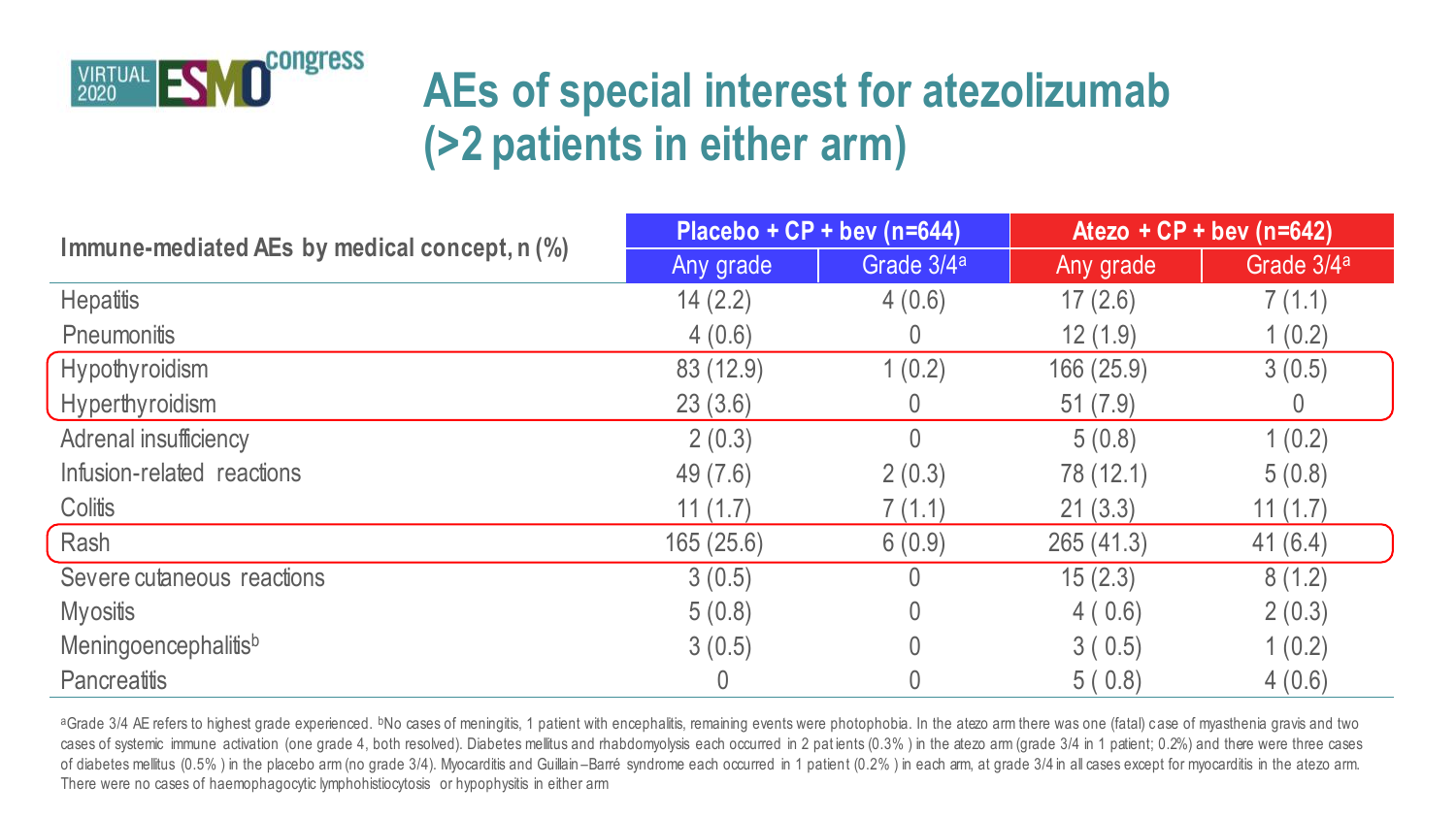

- IMagyn050/GOG 3015/ENGOT-OV39 is a global randomised phase III trial powered to assess treatment effect in PD-L1+ ovarian cancer
- The addition of atezolizumab to a chemotherapy + bevacizumab backbone did not significantly improve PFS vs chemotherapy + bevacizumab alone in the ITT or PD-L1+ (IC ≥1%) populations
	- ITT population: HR = 0.92 (95% CI 0.79–1.07); median PFS: 19.5 vs 18.4 months
	- PD-L1+ population: HR = 0.80 (95% CI 0.65–0.99); median PFS 20.8 vs 18.5 months
	- Exploratory PFS analyses in the PD-L1 IC ≥5% subgroup showed a trend favouring atezolizumab
- First interim OS analysis did not show a significant OS benefit with the addition of atezolizumab to chemotherapy + bevacizumab
	- Final OS results are expected in 2023
- Safety of atezolizumab in combination with bevacizumab and chemotherapy was consistent with the known safety profile of individual drugs and their combination